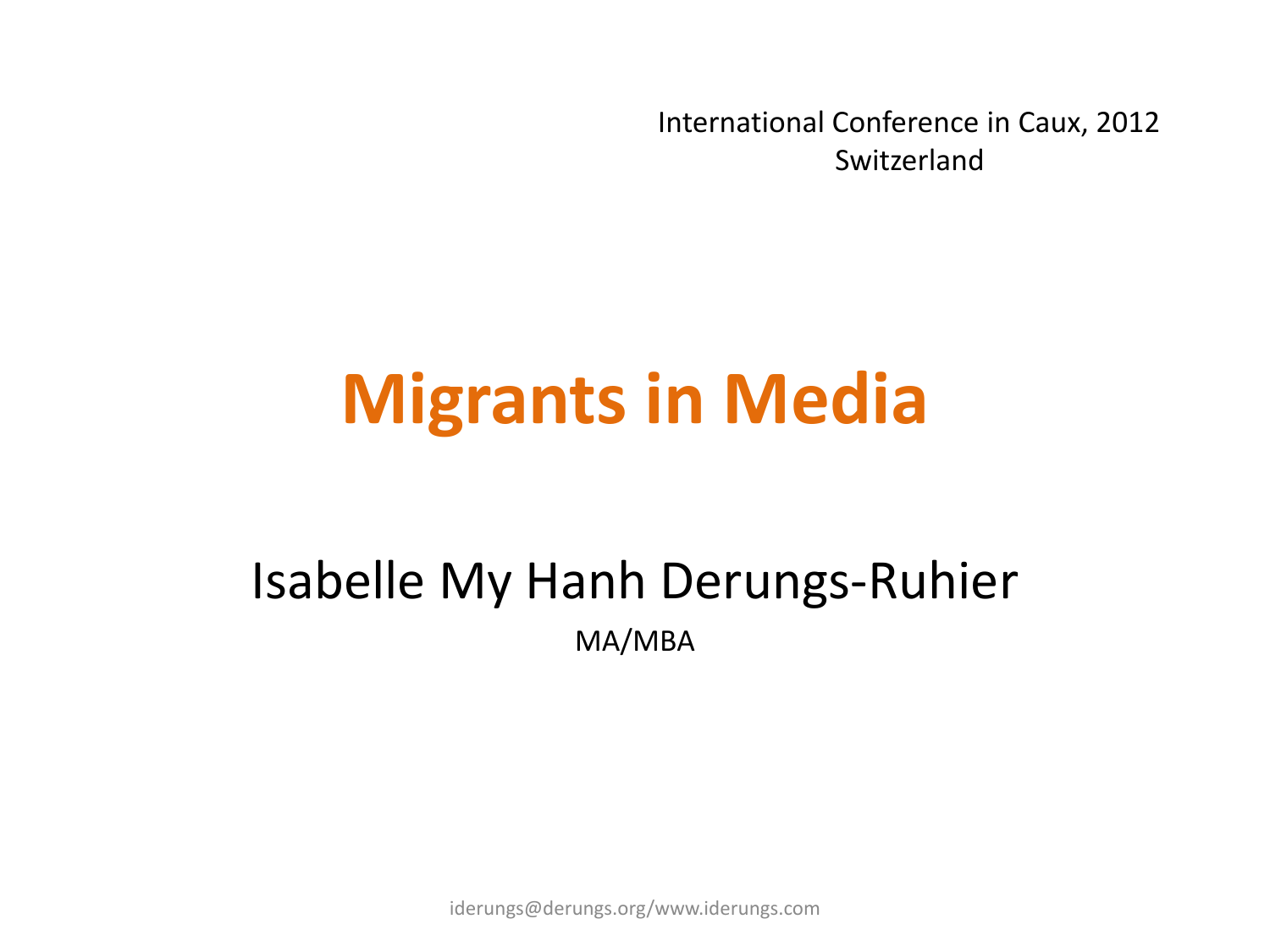# Aims

- To explore how migration/migrants is portrayed in the media
- To learn to recognise different points of view in the media
- To assess the impact of the media on the people concerned and the readers
- To accredit the positive contributions of migration/migrants
- To create a list of action for a positive and constructive media on migration/migrants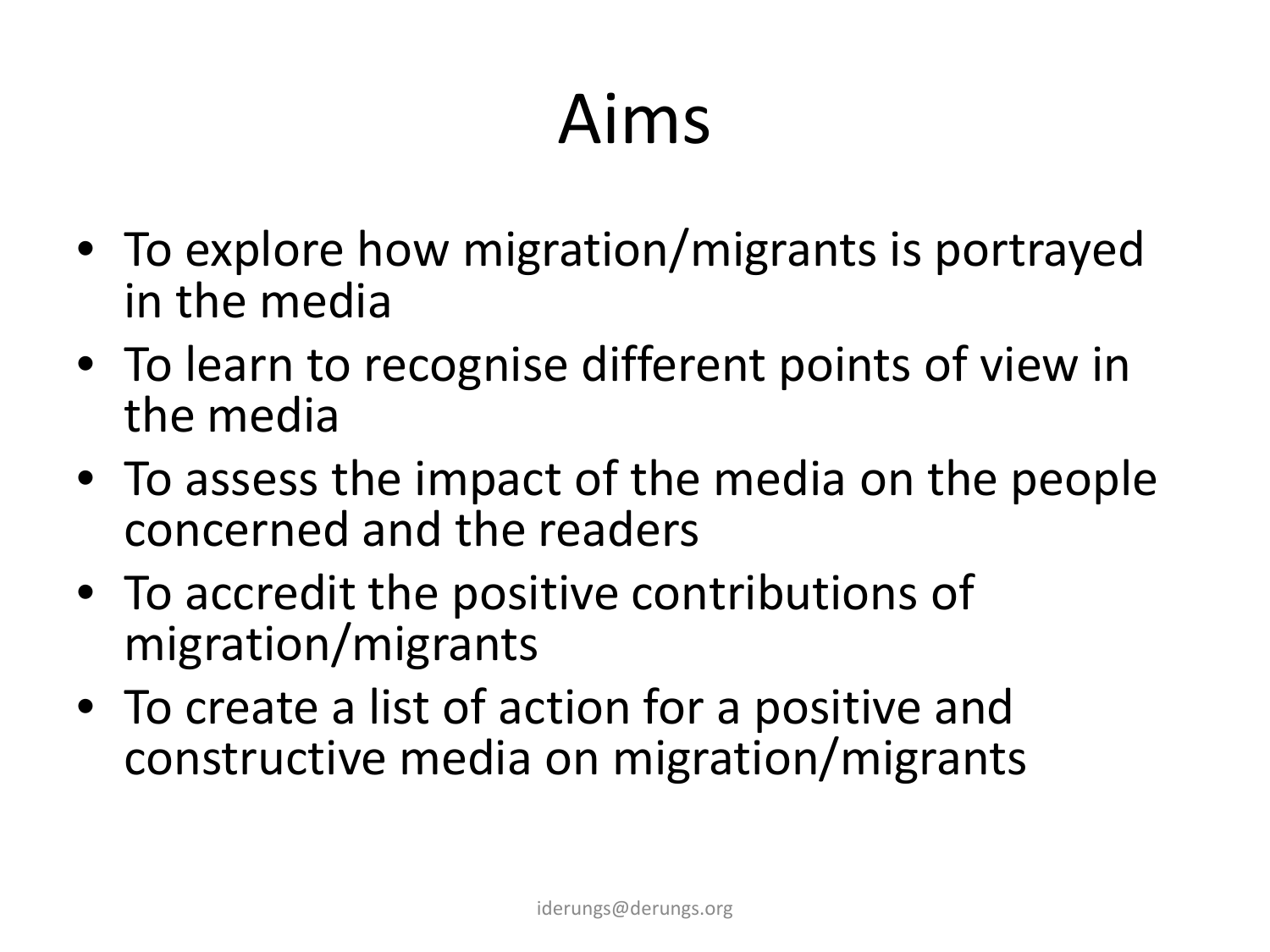#### Program

| <b>Time</b> | <b>Topics</b>                                |
|-------------|----------------------------------------------|
| 16.00       | Welcoming                                    |
| 16.15       | Migration/migrants portrayed in the media    |
| 17.40       | Taking actions                               |
| 18.10       | FIMM (forum for the integration of migrants) |
| 18.20       | Introspection and retrospection              |
| 18.30       | Thank you and good bye                       |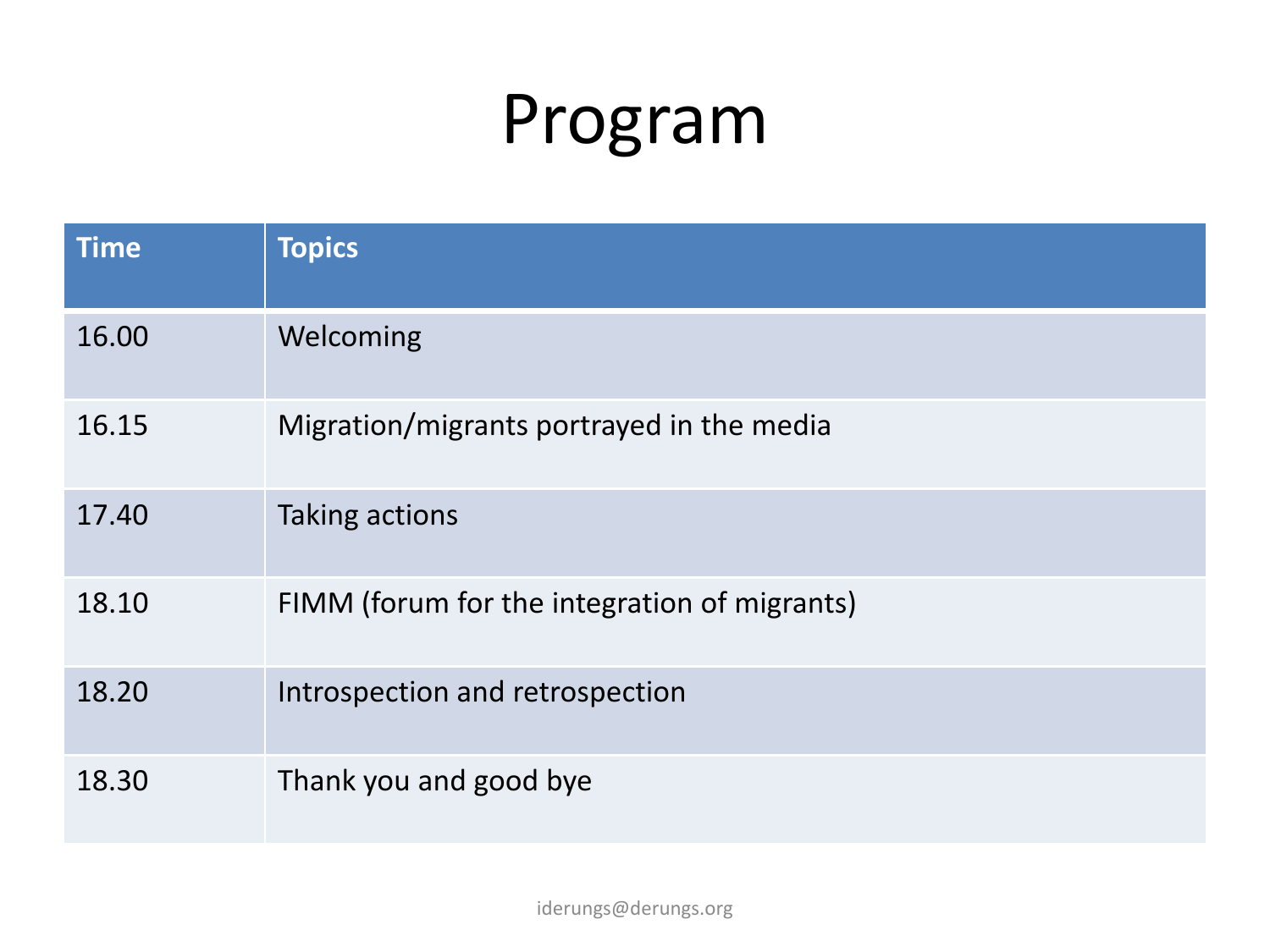# **Illegal migration from North Africa to Italy reaching crisis levels**

Discussion:

- Where may this information have come from?
- How does it make you feel about migration/migrants?
- Do you think this information is true? Why or why not?



> Group work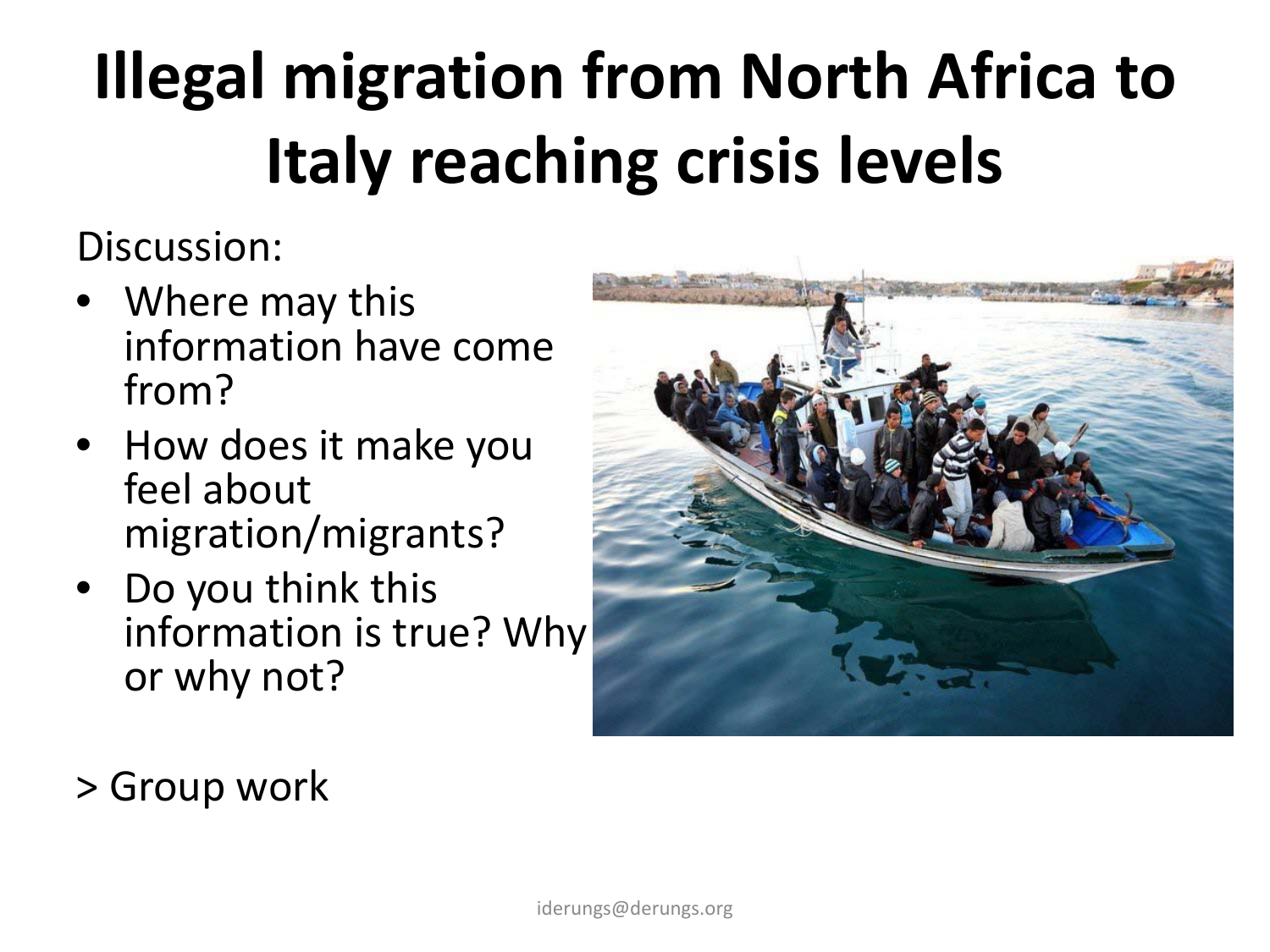#### Headlines and the impacts on the readers… how true are they?

| Italy's Lampedusa island hit by<br>migrants crisis            | The tiny Italian fishing island<br>which now has MORE migrants<br>fleeing Tunisia and Libya than<br><b>inhabitants</b> |
|---------------------------------------------------------------|------------------------------------------------------------------------------------------------------------------------|
| EU fear of north African<br>migrants "overblown"              | Seaborne immigrant invastion<br>racks holiday island of<br>Lampedusa                                                   |
| 840 refugees arrive in<br>Lampedusa, 117 women 28<br>children | 25 found dead in boat carrying<br>refugees off Italy coast                                                             |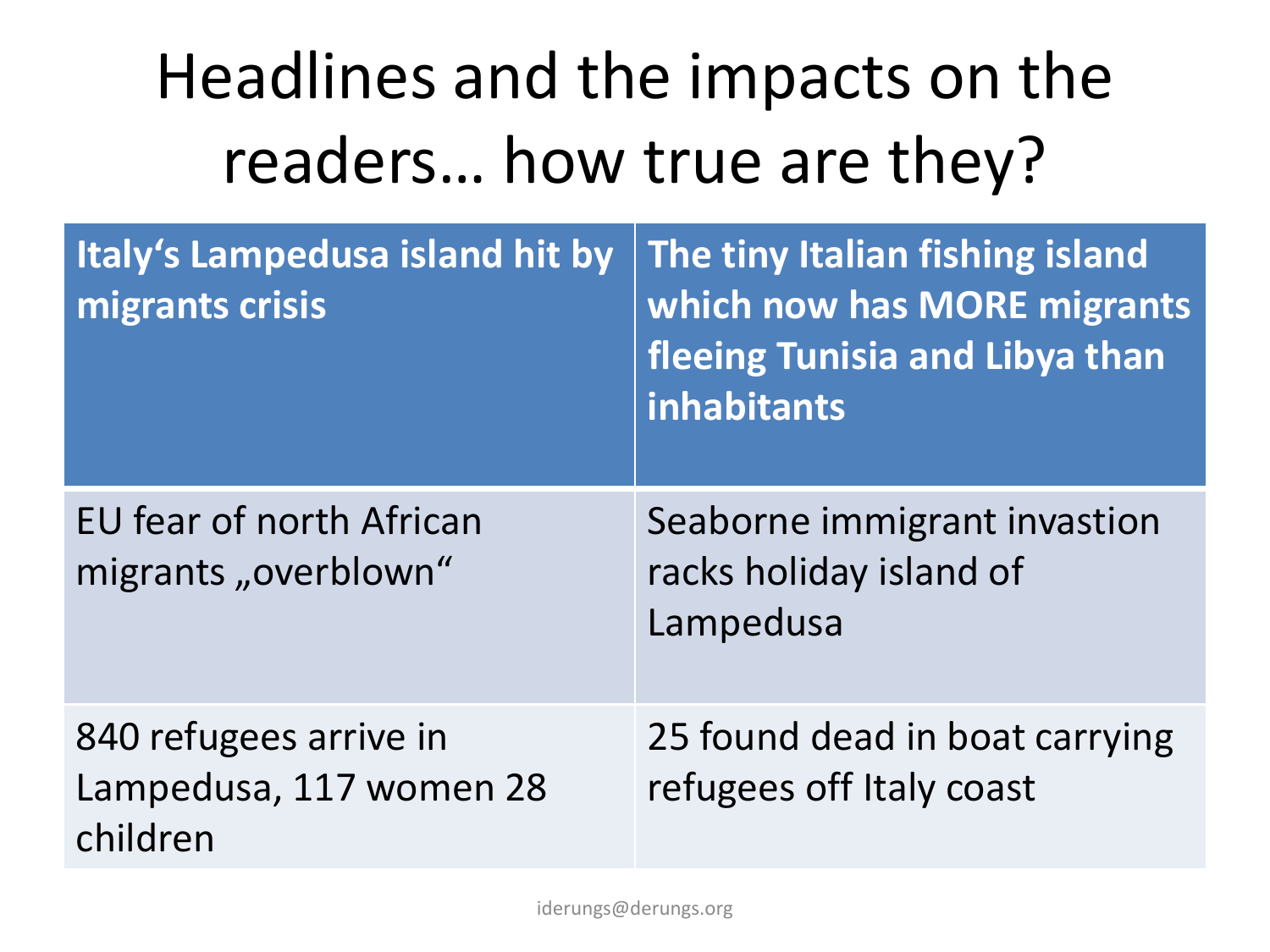

iderungs@derungs.org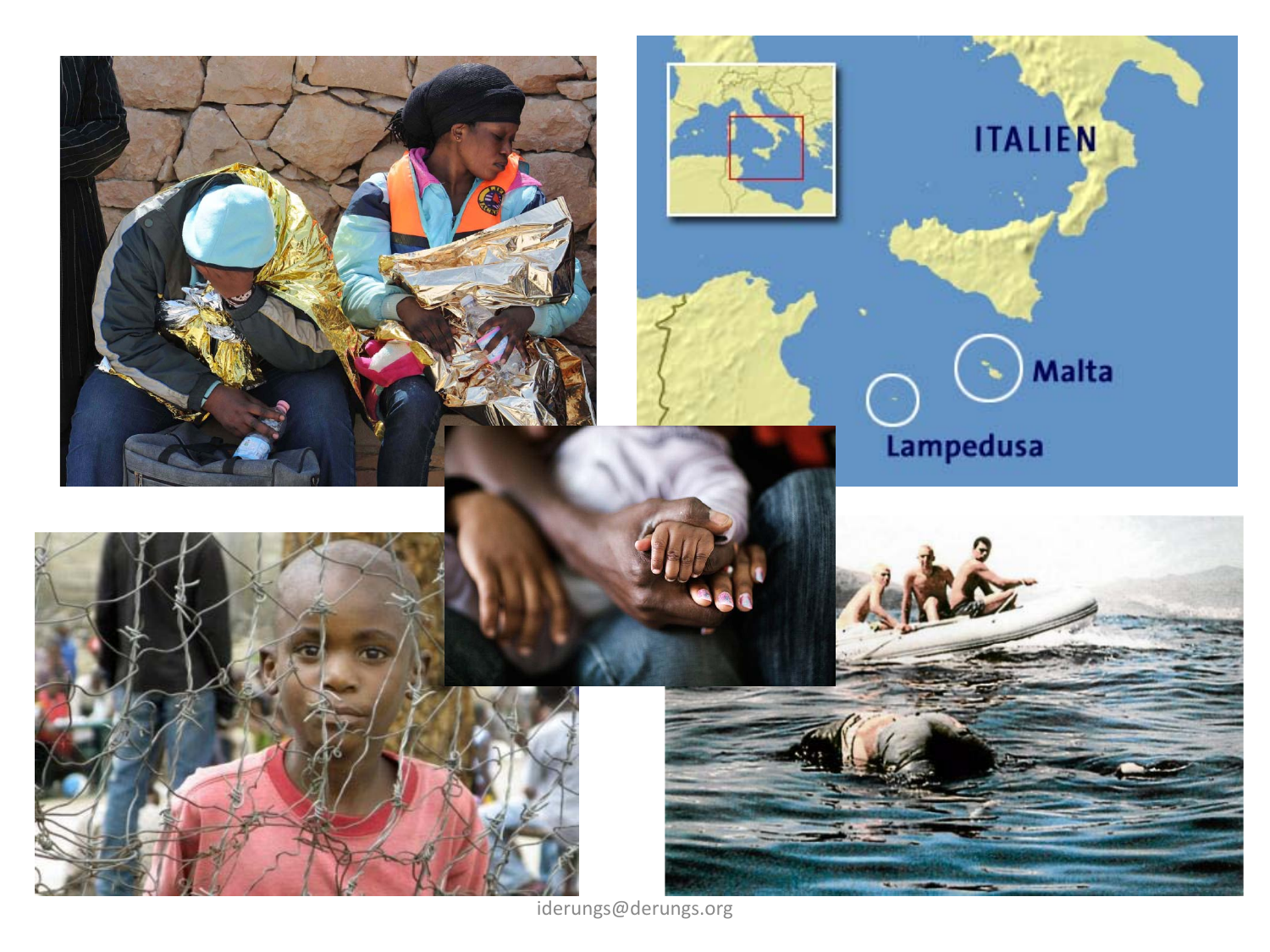### Discussion Points

- How does Media effect us a) as migrants, b) as readers without migration background?
- (1) Perception of self of a) the migrants (light green, b) of the readers (dark green)
- (2) Perception of the readers towards migrants, attitudes and behaviours them (blue)
- (3) Perception of migrants towards the environment (re-)producing this image (pink)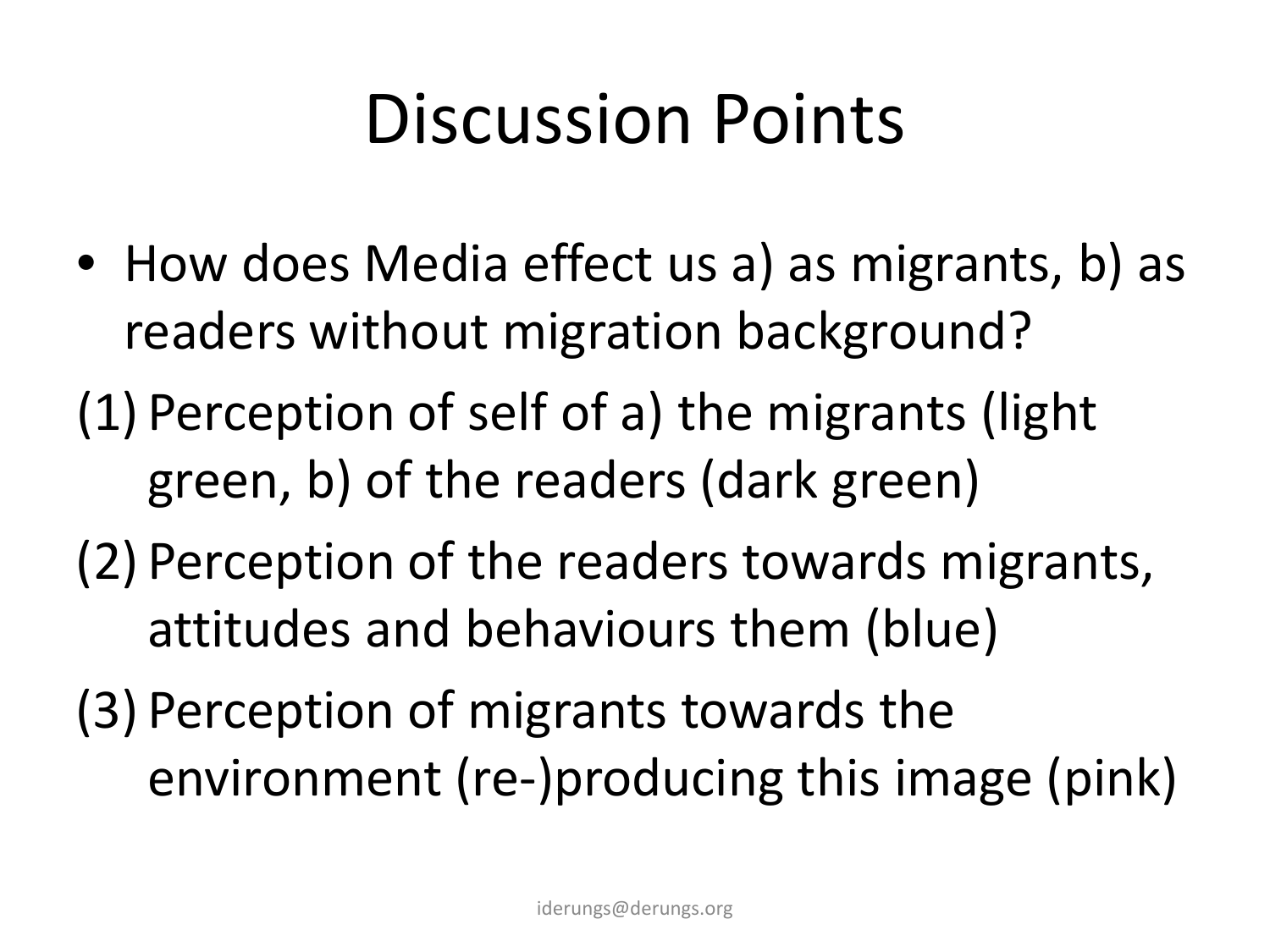### Critical Reflexion

- 1. Where may some of our opinions, or the opinions of people around us about migration/migrants come from?
- 2. Is what we read in the media always true?
- 3. Why should we care about good media reporting?
- 4. How can we ensure we get more accurate information?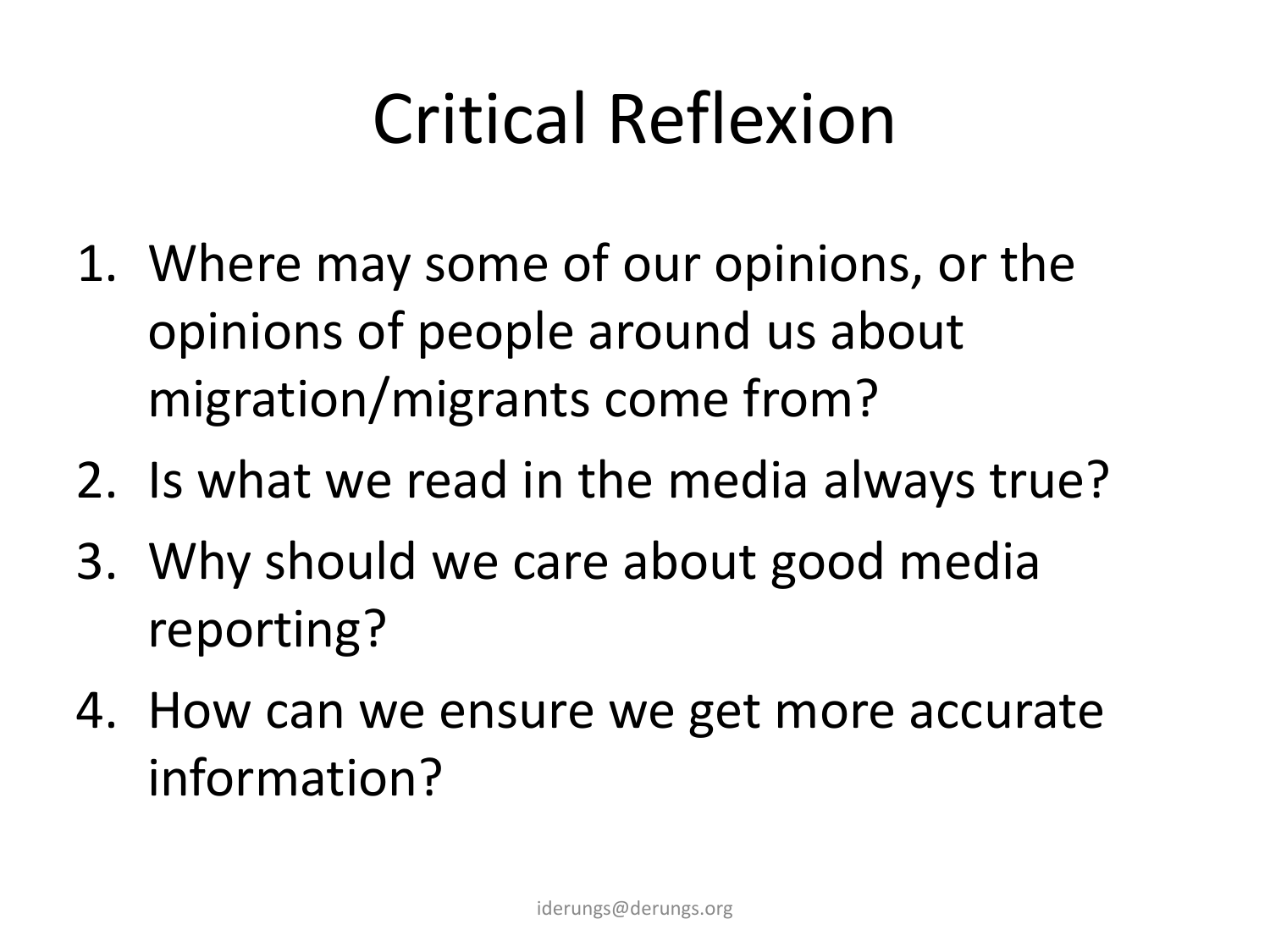### Do we know everything?

For example: Why do people migrate?

[http://www.youtube.com/watch?v=x3BQzAaU3L](http://www.youtube.com/watch?v=x3BQzAaU3LY&feature=player_embedded) [Y&feature=player\\_embedded](http://www.youtube.com/watch?v=x3BQzAaU3LY&feature=player_embedded)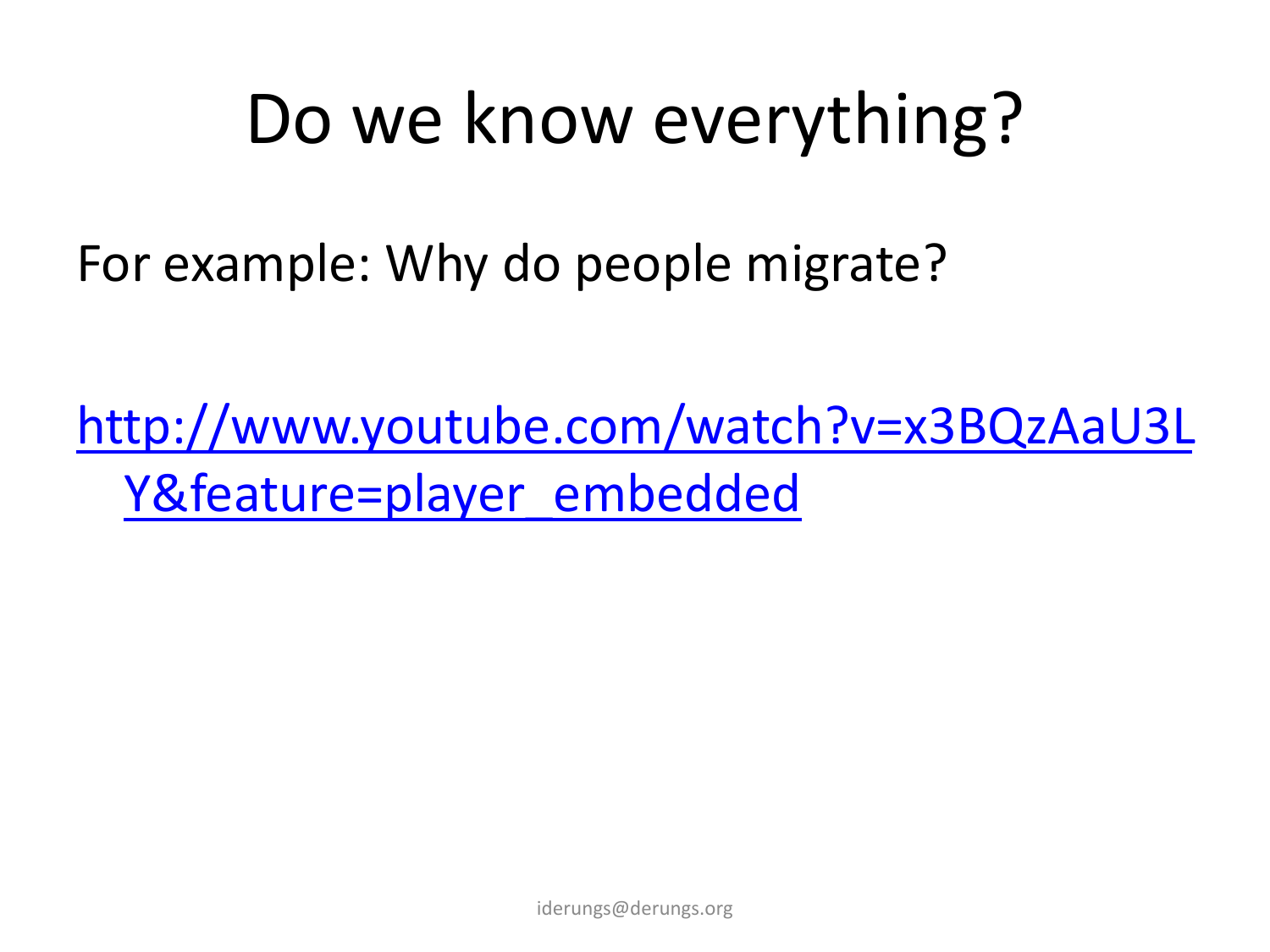# Positive Rethinking

• What are the positive contributions of the people?

Example: Luis Gutierrez: Who's The Immigrant, Justin Bieber Or Selena Gomez?

• [http://southgate.patch.com/articles/luis](http://southgate.patch.com/articles/luis-gutierrez-whos-the-immigrant-justin-bieber-or-selena-gomez-video)[gutierrez-whos-the-immigrant-justin-bieber-or](http://southgate.patch.com/articles/luis-gutierrez-whos-the-immigrant-justin-bieber-or-selena-gomez-video)[selena-gomez-video#youtube\\_video-10497193](http://southgate.patch.com/articles/luis-gutierrez-whos-the-immigrant-justin-bieber-or-selena-gomez-video)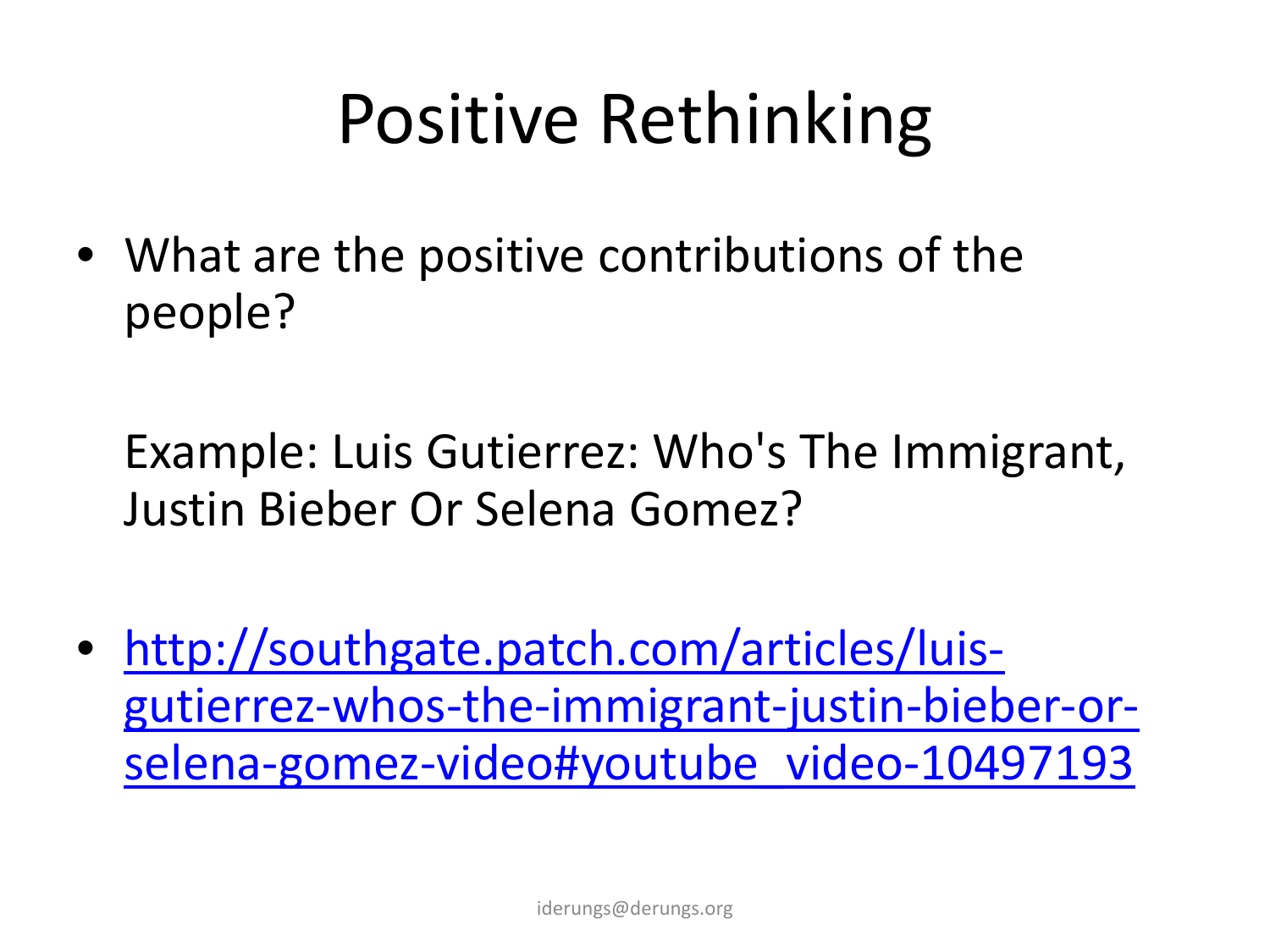# **your actions – our actions**



- What is the first step you take to get a different point of view on migrants/migration?
- What is the step you take with the people around you (your private and professional environment) to change the perspective (multiple meanings) on migrants/migration?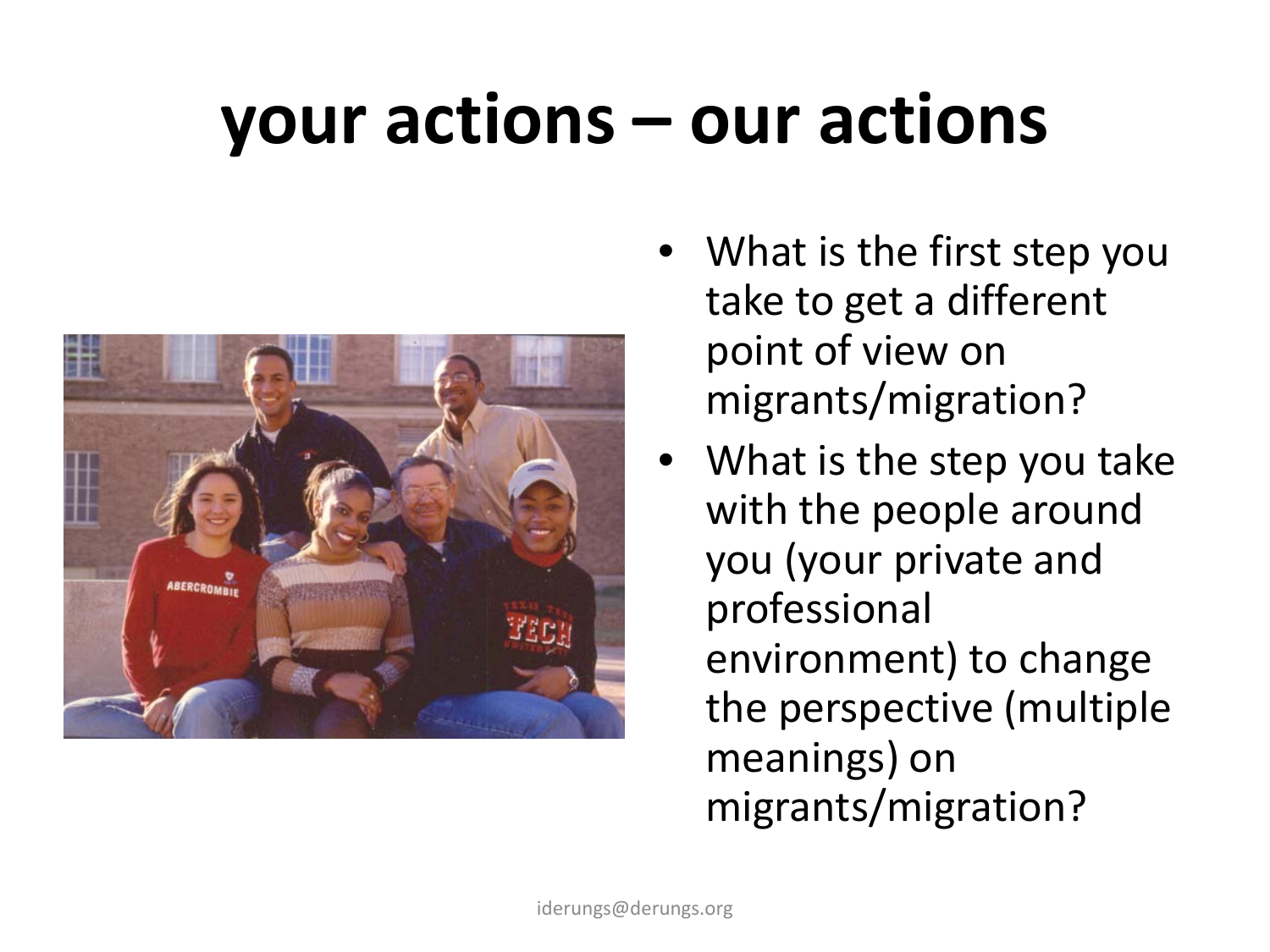### FIMM –Forum for the integration of migrants (www.fimm.ch)

- Umbrella association of migrants' organizations – recognized by the SG
- Political and religious neutral
- Commitment to (UNO and European-) Human Rights Charter
- Active integration policy (e.g. social, political, professional integration)
- Give migrants a voice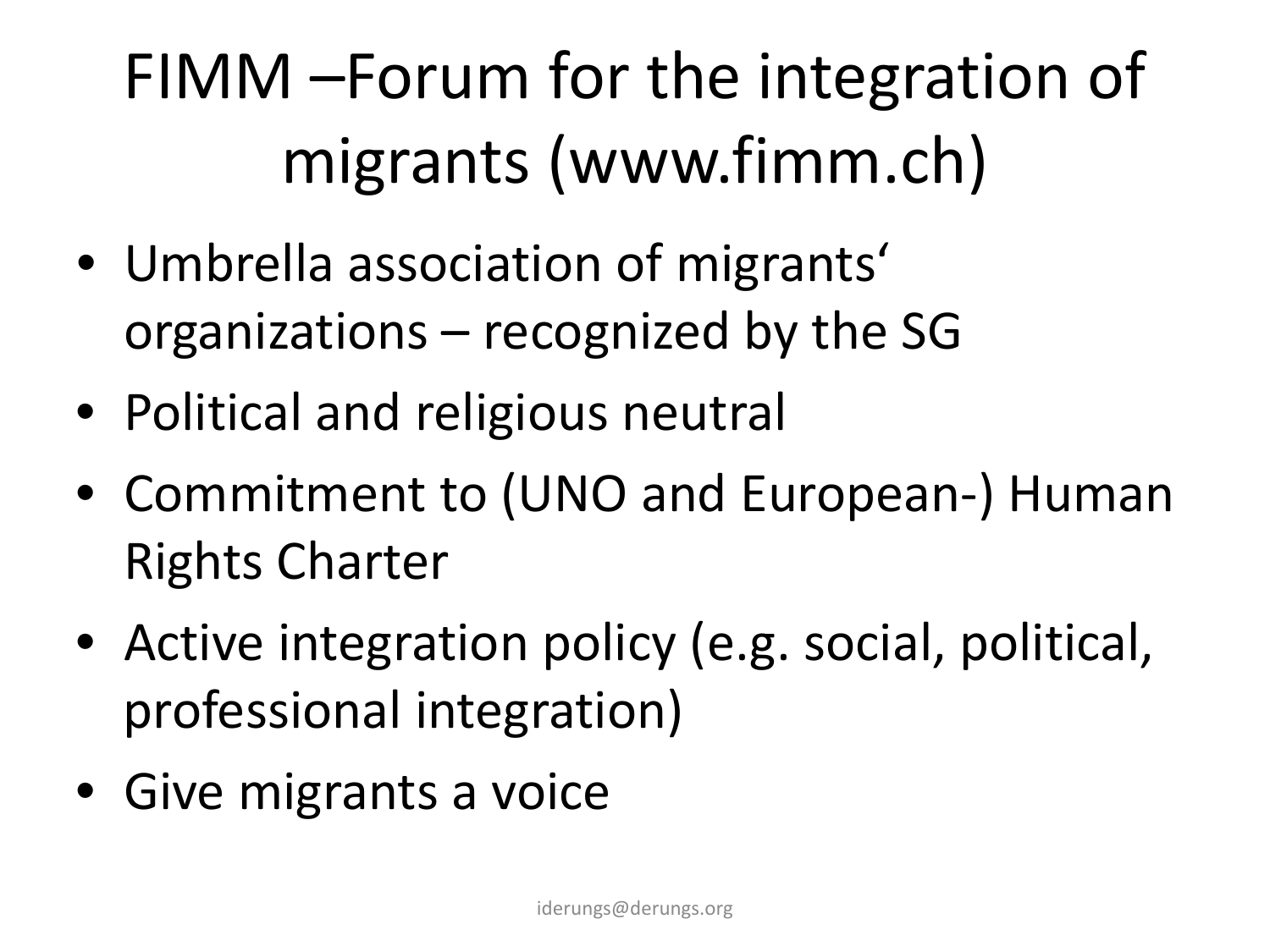



# Thanks for the change we are going to make!

[http://www.youtube.com/watch?v=](http://www.youtube.com/watch?v=skH6WKuF5Ng) [skH6WKuF5Ng](http://www.youtube.com/watch?v=skH6WKuF5Ng)

iderungs@derungs.org